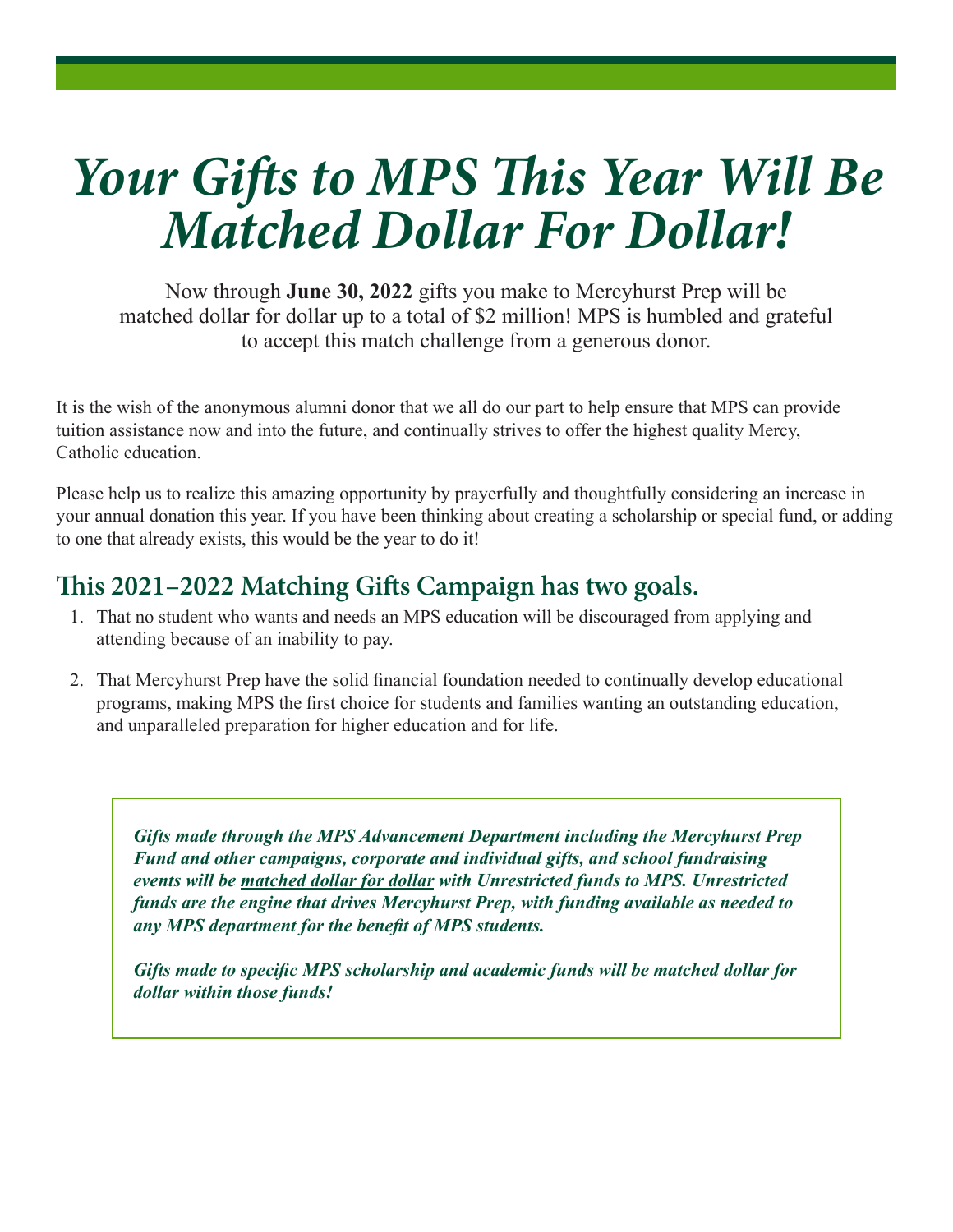## *Some of Your Best Ways to Make a Positive Impact*

#### **MERCYHURST PREP FUND** Mercyhurst Preparatory School - Acceptiva

The MP Fund provides vital student programs and services as well as being an important source of scholarships and financial aid. Each member of the MPS community is asked to consider a gift to the MP Fund each year in an appeal that goes to your home each November.

#### **DOLLARS FOR SCHOLARS** Mercyhurst Preparatory School - Acceptiva

Gifts to MPS Dollar for Scholars are used exclusively for scholarships and financial aid.

#### **MPS NAMED SCHOLARSHIPS** Mercyhurst Preparatory School - Acceptiva

If you are thinking about someday setting up a fund, or adding to your family fund, remember that donations made from now through June 30, 2022 will be matched dollar for dollar within that fund. A list of existing scholarships can be found at mpslakers.com/scholarshipfunds.

*\*Matching funds cannot be used as part of the minimum \$25,000 needed to establish an endowed fund. Donations to a newly established fund or existing fund will be matched dollar for dollar within the fund.*

#### **CLASSROOM TECHNOLOGY FUND** Mercyhurst Preparatory School - Acceptiva (new Acceptiva page)

Mercyhurst Prep is investing in additional STEAM technology resources to transform current Room 201 into a coding and robotics hub. Additionally, a recording studio and small television production room will be open to students interested in the audio and visual field. The addition of Oculus Go2 virtual reality headset will dovetail with our zSpace virtual reality machines and allow teachers to adopt technology and bring it directly into their classroom. The DREAM Lab will now also be home to our new eSports team and high-end gaming computers.

**MERCY MERIT PRESIDENT'S SCHOLARSHIP** Mercyhurst Preparatory School - Acceptiva (new Acceptiva page) awards an annual scholarship to each of the top 15 scorers on the high school placement test taken at MPS by potential incoming freshman. This award is in addition to any other scholarships and financial aid for which they qualify. The award follows the students for all of their 4 years at Mercyhurst Prep as long as they remain academically qualified.

#### **UNRESTRICTED GIFTS https://secure.acceptiva.com/?cst=KpfkCc (new acceptiva page)**

Unrestricted funds are the engine that drives Mercyhurst Prep, with funding available as needed to any MPS department for the benefit of MPS students.

Donor recognition for gifts over \$25,000 may include Legacy naming opportunities.